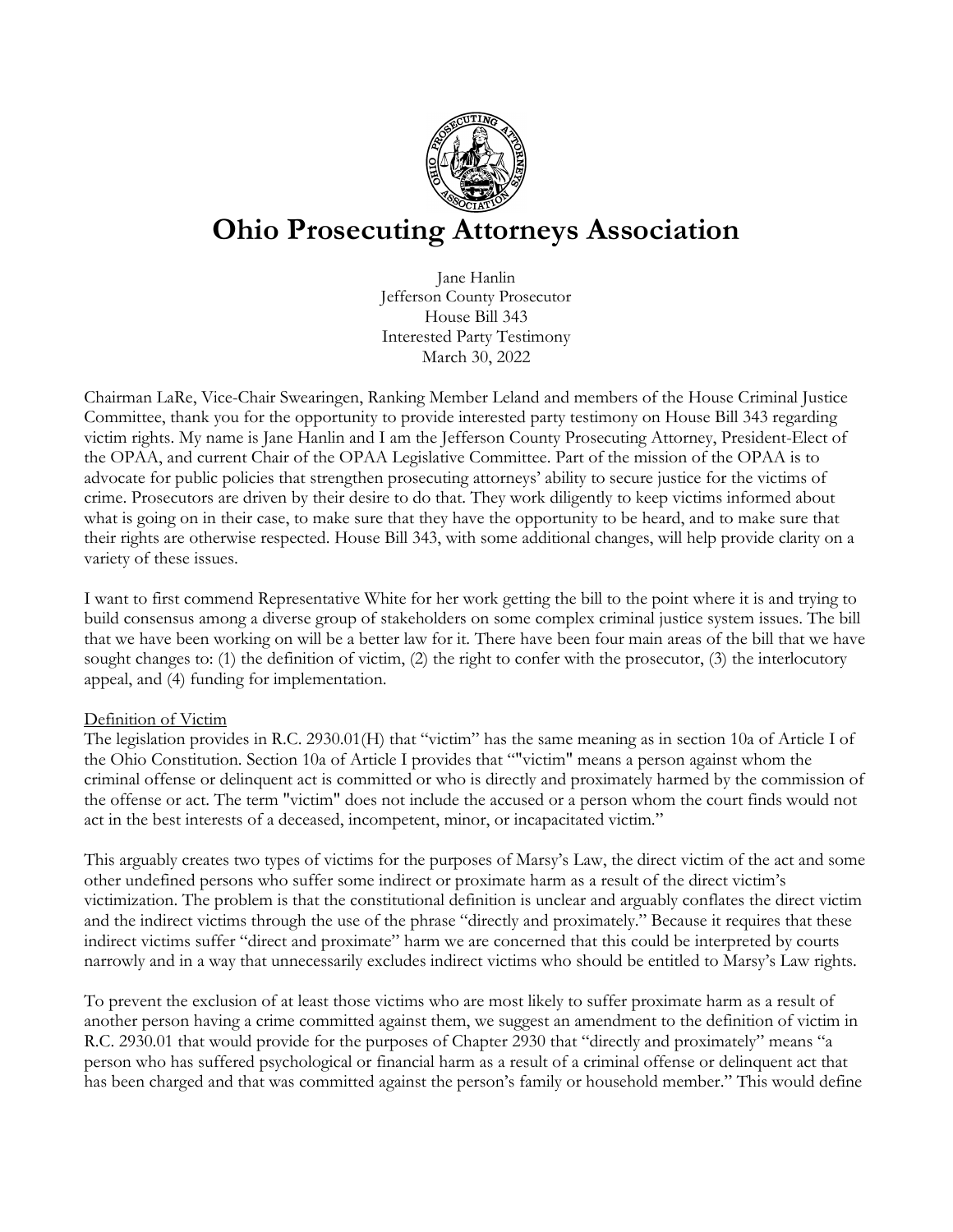the scope of what it means to be an indirect victim ensuring the rights of those most likely to suffer proximate harm and also necessarily excluding those who might make unwarranted assertions that they are entitled to victim's rights. Our proposed definition is attached.

#### The Right to Confer with The Prosecutor

The substitute version of the bill provides in R.C. 2930.06(A)(3) that "If the court determines that timely notice was not given to the victim and victim's representative, if applicable, that the victim and victim's representative were not adequately informed of the nature of the court proceeding, or that the prosecutor failed to confer with the victim and victim representative as required by this section or Ohio Constitution, Article I, Section 10a, the court shall not rule on any substantive issue that implicates a victim's right, accept a plea, or impose a sentence and shall continue the court proceeding for the time necessary to notify the victim and victim's representative, if applicable, of the time, place, and nature or the court proceedings."

We have concerns with what it means to provide "timely notice," what it means to make sure that the victim is "adequately" informed of the nature of the proceedings, and with the court being prohibited from accepting a plea or imposing a sentence unless the prosecutor has actually conferred with the victim or victim's representative. We previously had an agreement with the proponents that the requirement to confer with the victim be the same as it is in R.C. 2930.06(A)(1), a requirement to confer "to the extent practicable."

To clarify these concerns, we suggest an amendment that requires the court to inquire as to whether or not the prosecutor made reasonable efforts to confer with the victim at all stages set forth in R.C. 2930.06(A)(1), and if reasonable efforts were not made, to require the court to continue the proceeding for the time necessary to allow the prosecutor to make reasonable efforts to notify the victim. The division should also allow the court to act if failure to do so could result in a dismissal of charges due to a speedy trial violation. Our proposed amendments are attached.

#### The Interlocutory Appeal

The substitute version of the bill sets out to establish strict timelines for an interlocutory appeal to take place in order for a victim to enforce his or her rights. It does this by requiring the court of appeals enter an order establishing an expedited schedule and says that the court shall enter judgment within thirty days of submission of the briefs or oral argument, whichever is later.

A strict timeline is needed in order to prevent intractable delay in the midst of the state's case. While we appreciate the amendments to the interlocutory appeal that have taken place, more clarity is still needed. A court of appeals could still delay decisions on these appeals by delaying the briefing and oral argument dates. We are continuing to work with Rep. White to ensure that the entire interlocutory appeal will take place within a thirtyday time frame in most cases. One other idea that we have sought to include in this area of the bill is a motion to dismiss framework that would allow the State or the defense to seek to have frivolous interlocutory appeals dismissed at the outset to prevent even a thirty-day delay. We continue to believe that this concept has merit and encourage the committee to consider including it in the bill.

#### Funding for Implementation

The final critical request we have is for financial help to implement Marsy's Law. Prosecutors are asked to do more for more victims under the constitutional amendment and this legislation. They are being asked to do this at a time when the funding that supports their ability to do this has been drastically cut. Victims of Crime Act (VOCA) grants are the primary source of federal funding for victim service providers across the nation. Prosecutors offices rely on these grants to employ victim/witness advocates who are responsible for staying in contact with victims, keeping them informed about cases, and otherwise ensuring that the needs of victims who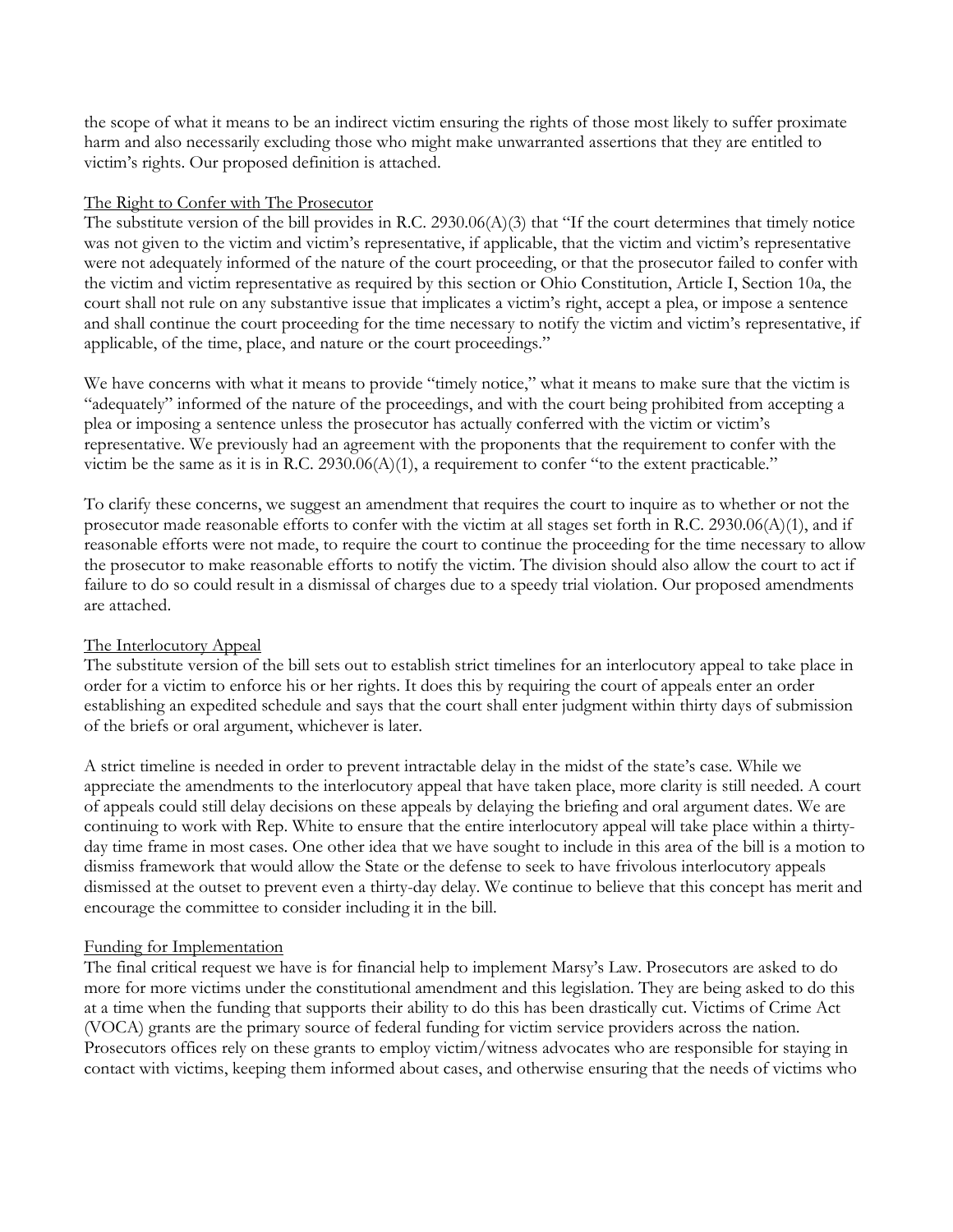are involved in the criminal justice system are met. Ohio's allocation from the federal fund decreased 67% over three years starting in 2019. Last year, Congress passed legislation that will eventually restore some VOCA funds but it will take some time for those funds to replenish and to be disbursed to the states.

During the last biennial budget, you restored several million dollars of funding for rape crisis centers and for domestic violence programs. These are dollars that are well spent and well deserved for these programs. Prosecutors offices have constitutional obligations to the victims that they serve and they are struggling to meet their constitutional obligations due to loss of these VOCA funds. We need some restoration of funds too, at least temporarily, in order to meet these obligations. It is critical if we are to make this legislation and the constitutional amendment work.

Thank you again for the opportunity to provide interested party testimony. I would be happy to answer questions.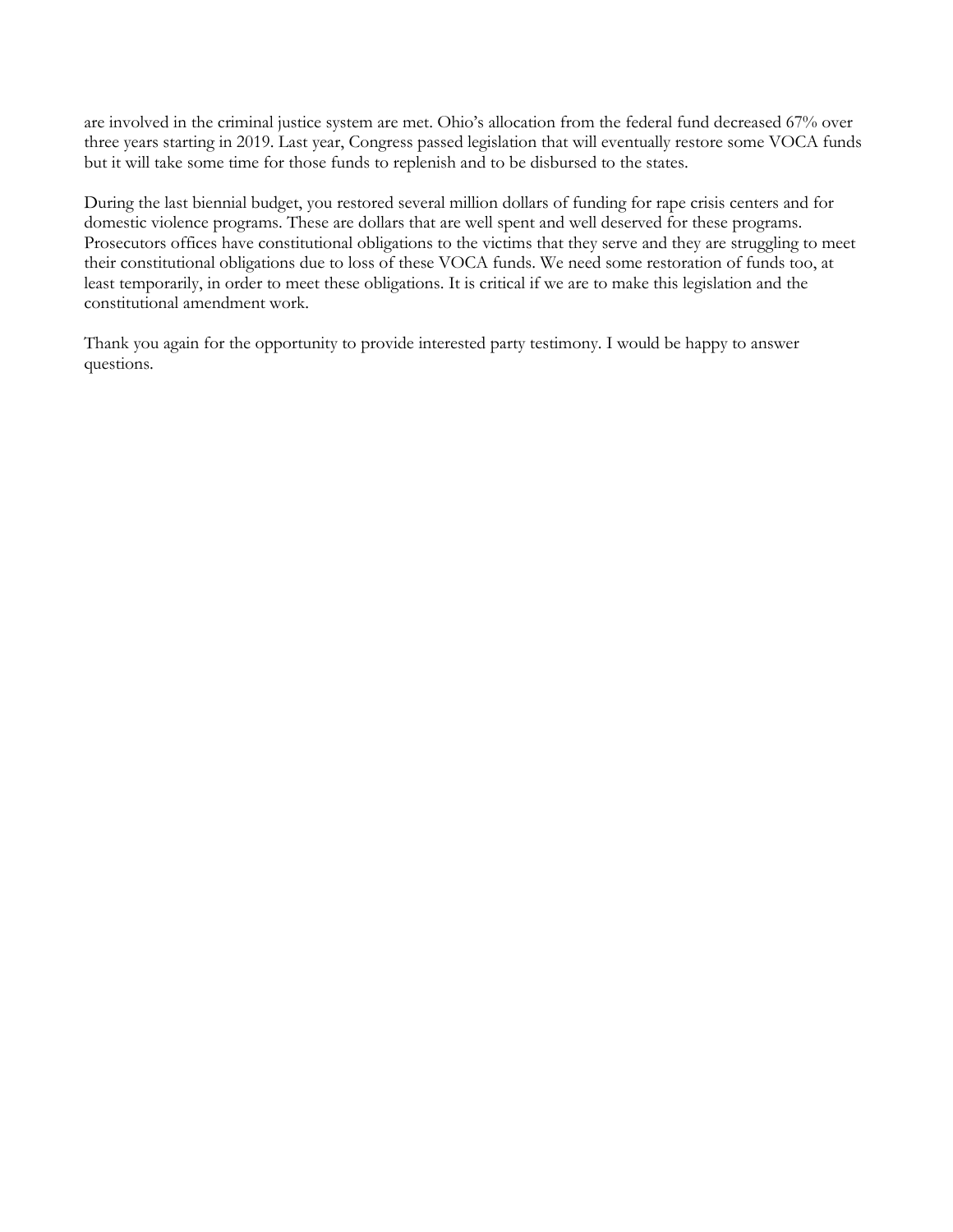## 2930.01

(H) "Victim" means either of the following:

(1) A person against whom the criminal offense or delinquent act is committed. A person who is identified as the victim of a crime or specified delinquent act in a police report or in a complaint, indictment, or information that charges the commission of a crime and that provides the basis for the criminal prosecution or delinquency proceeding and subsequent proceedings to which this chapter makes reference.

(2) A person directly and proximately harmed by the commission of the criminal offense or delinquent act. A person who receives injuries as a result of a vehicle, streetcar, trackless trolley, aquatic device, or aircraft accident that is proximately caused by a violation described in division  $(A)(3)$  of this section or a motor vehicle accident that is proximately caused by a violation described in division (A)(4) of this section and who receives medical treatment as described in division (A)(3) or (4) of this section, whichever is applicable

(3) "Directly and proximately harmed" means a person who has suffered psychological or financial harm as a result of a criminal offense or delinquent act that was committed against the person's family or household member and that has been formally charged.

(4) "Family or household member" means a spouse, person living as a spouse, parent, foster parent, child, adopted child, brother or sister of the whole or half-blood, and legal guardian or custodian of a minor child who was residing with the guardian or custodian at the time of the offense or act.

(5) "Person living as a spouse" means a person who is residing with the person against whom the criminal act was committed in a common law marital relationship or who is otherwise is cohabiting with the person against whom the criminal act was committed.

(6) The term "victim" in this division does not include the accused or a person whom the court finds would not act in the best interests of a deceased, incompetent, minor, or incapacitated victim.